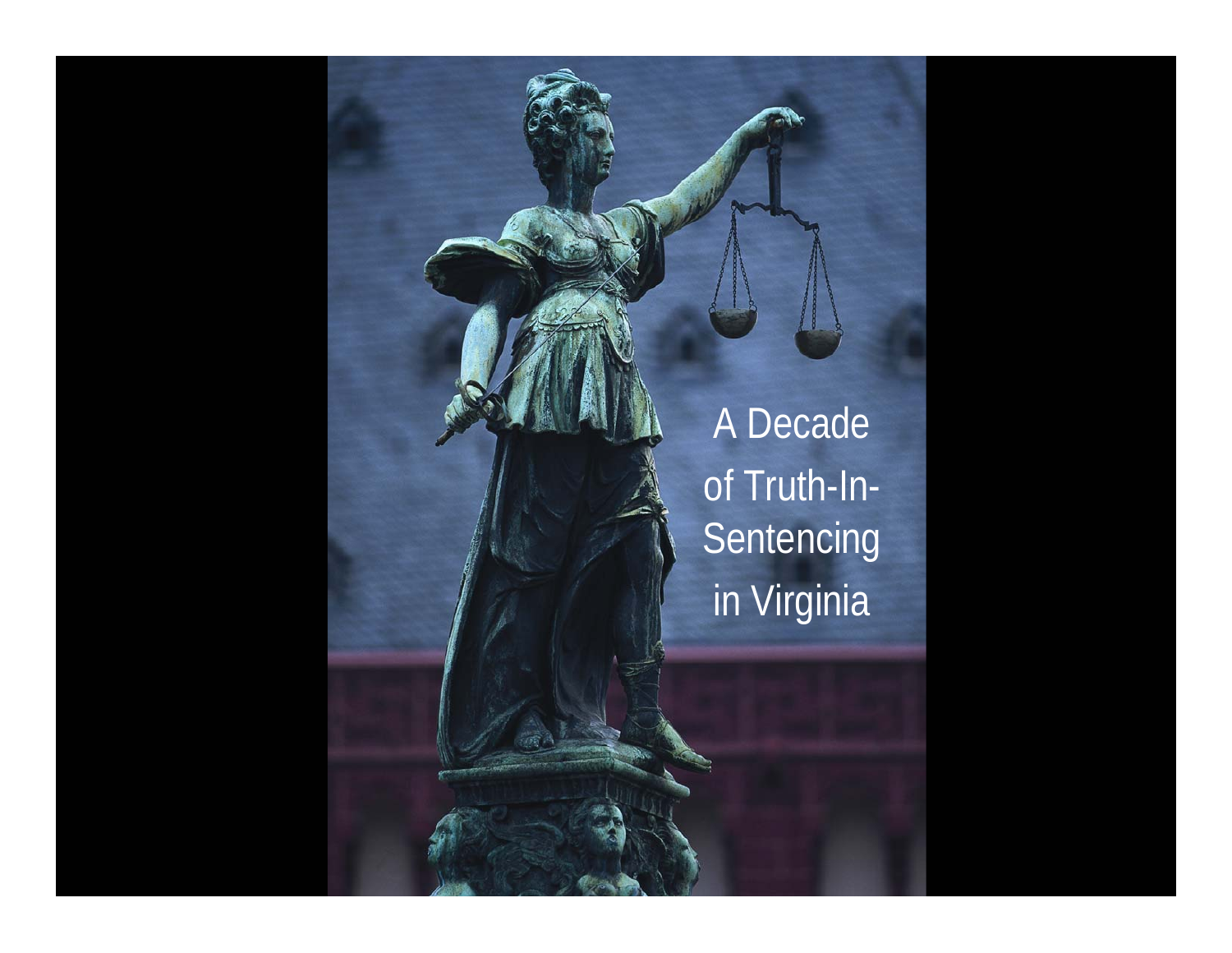

A decade ago, Virginia abolished parole and adopted truth-in-sentencing for convicted felons. Over 200,000 criminals have been punished under noparole laws. At this milestone, a close look is taken at the performance of our sentencing system.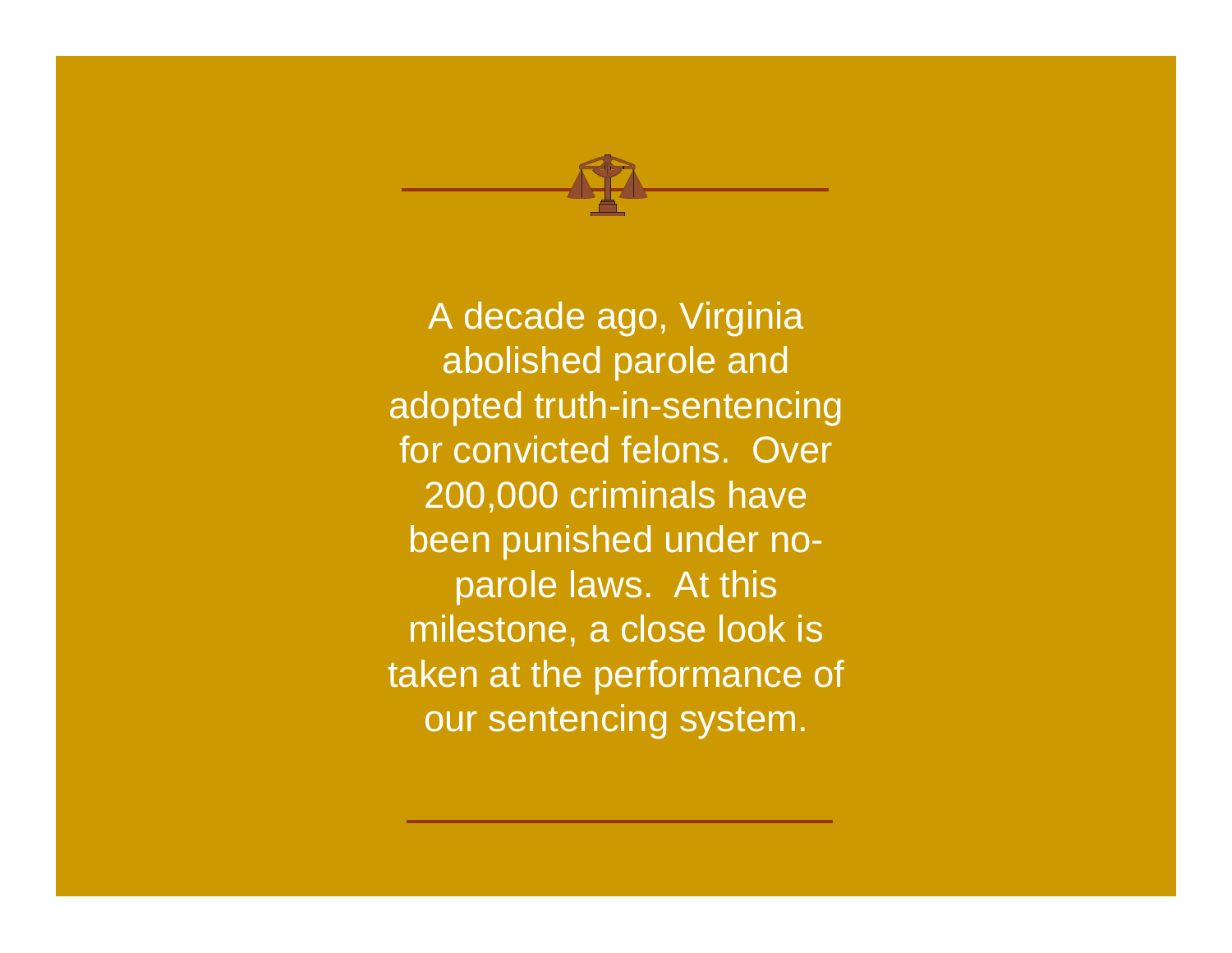# 1**Truth-in-sentencing has been achieved**

**A primary goal of sentencing reform was to r educe drastically the gap between the sentence pronounced in the courtroom and the incarceration time actually served. Prior to 1995, extensive good conduct credits combined withparole resulted in many inmates serving as lit tle as one-fifth of t heir sentence. Under truth-insentencing, a felon must serve at least 85% of his sentence and, in fact, most felons are n ow serving 90% of their incarceration terms.** 

#### Percentage of Prison Sentence Served



**Previous Parole System**

**Current Truth-In-Sentencing**

### **Truth-in-Sentencing Achieved**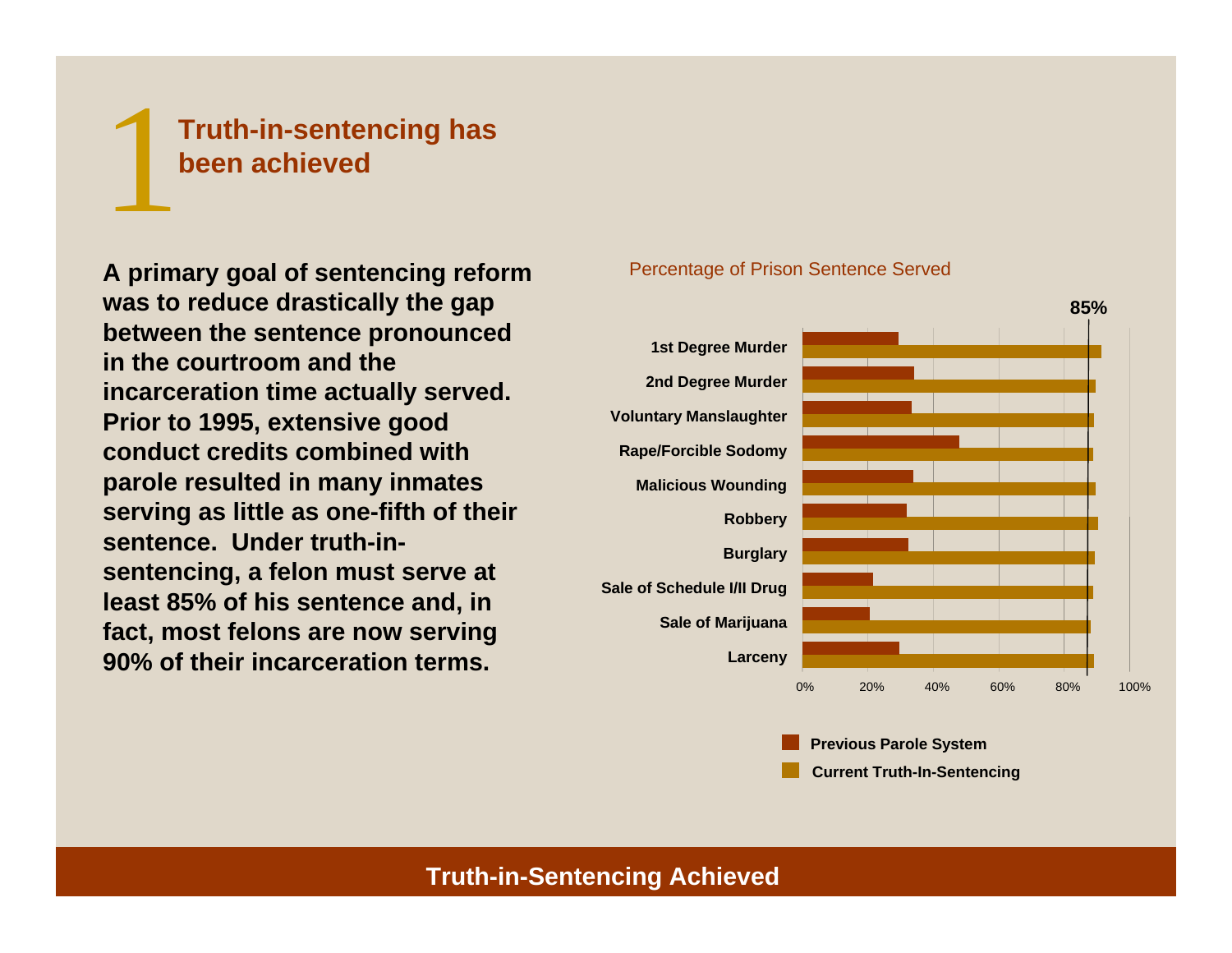**Under no-parole, violent felons are spending significantly more time in prison**

**To better ensure public safety, sentence reform targeted violent offenders for longer prison terms. The truth-in-sentencing guidelines were carefully crafted with enhancements designed to yield longer sentencing recommendations for offenders with current or prior convictions for violent crimes. Today, prison stays for violent felons are significantly longer than those historically served and are among the longest in the nation.** 

2

#### **Prison Time Served in Years**



#### **Violent Felons Punished Longer**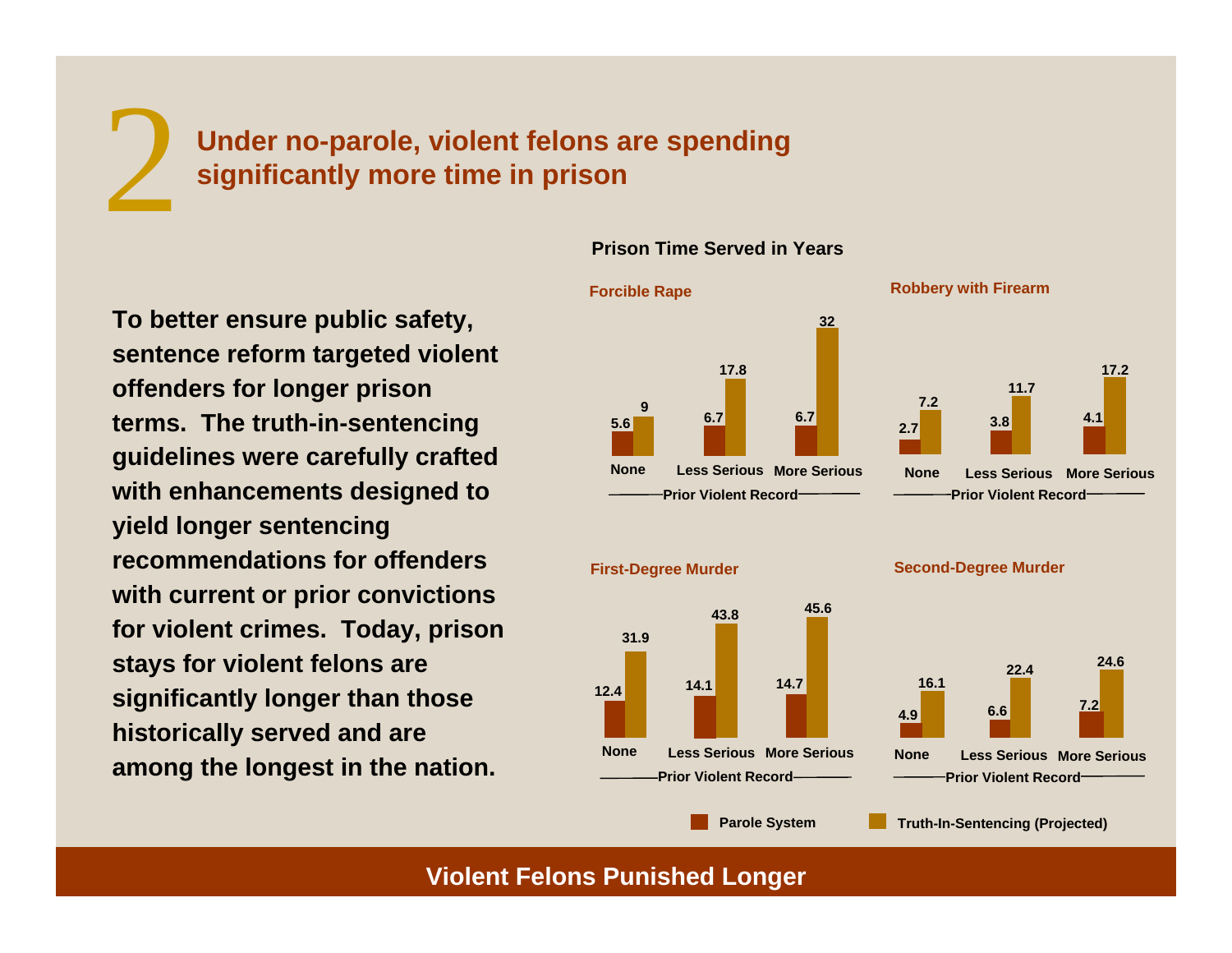# 3**There are fewer repeat violent offenders**

**Targeting young violent offenders for longer terms of incarceration incapacitates at-risk off enders during years in which t hey are most likely to engage in crime. Between the ages of 15 and 24, a person is at greatest risk of becoming involved in violent criminal behavior, such as robbery**



**Age of Ro bbery Arrestees, 2003**

**Longer prison terms for violent offenders should result in fewer repeat violent offenders. While the full effect will not be realized for years to come, Virginia's court s are already seeing f ewer violent recidivists. In 1996, more than 28% of violent offenders had a violent felony record. By 2004, this figure had dropped to 24%.**

**Percentage of Violent Recidivists Convicted in Circuit Courts**



**Violent Recidivism Down**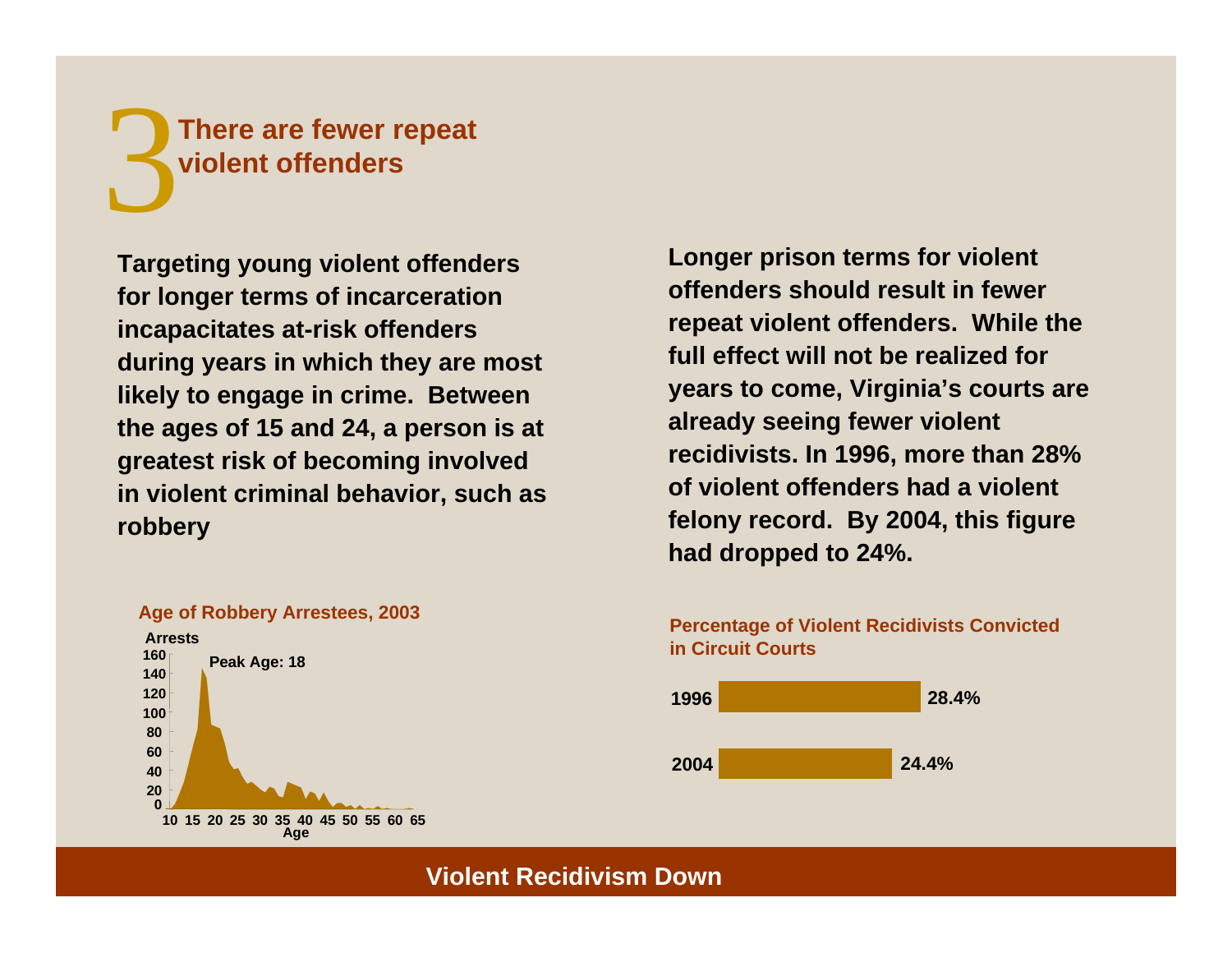# 4**A greater share of expensive prison beds are being used by violent felons**

**Reserving expensive prison beds for the most dangerous offenders was an important objective of the sentencing reforms. Due to the focused use of long incarceration terms for violent felons, it was expected that these criminals would queue up in the prison system. Indeed, after a decade of truth-insentencing, the composition of Virginia's prison population is undergoing a dramatic shift, with violent felons now comprising a significantly larger share of costly and limited prison space. This shift is expected to continue.** 

#### **Percent of Prisons Beds Occupied by Violent Offenders**



## **Effective Use of Prison Space**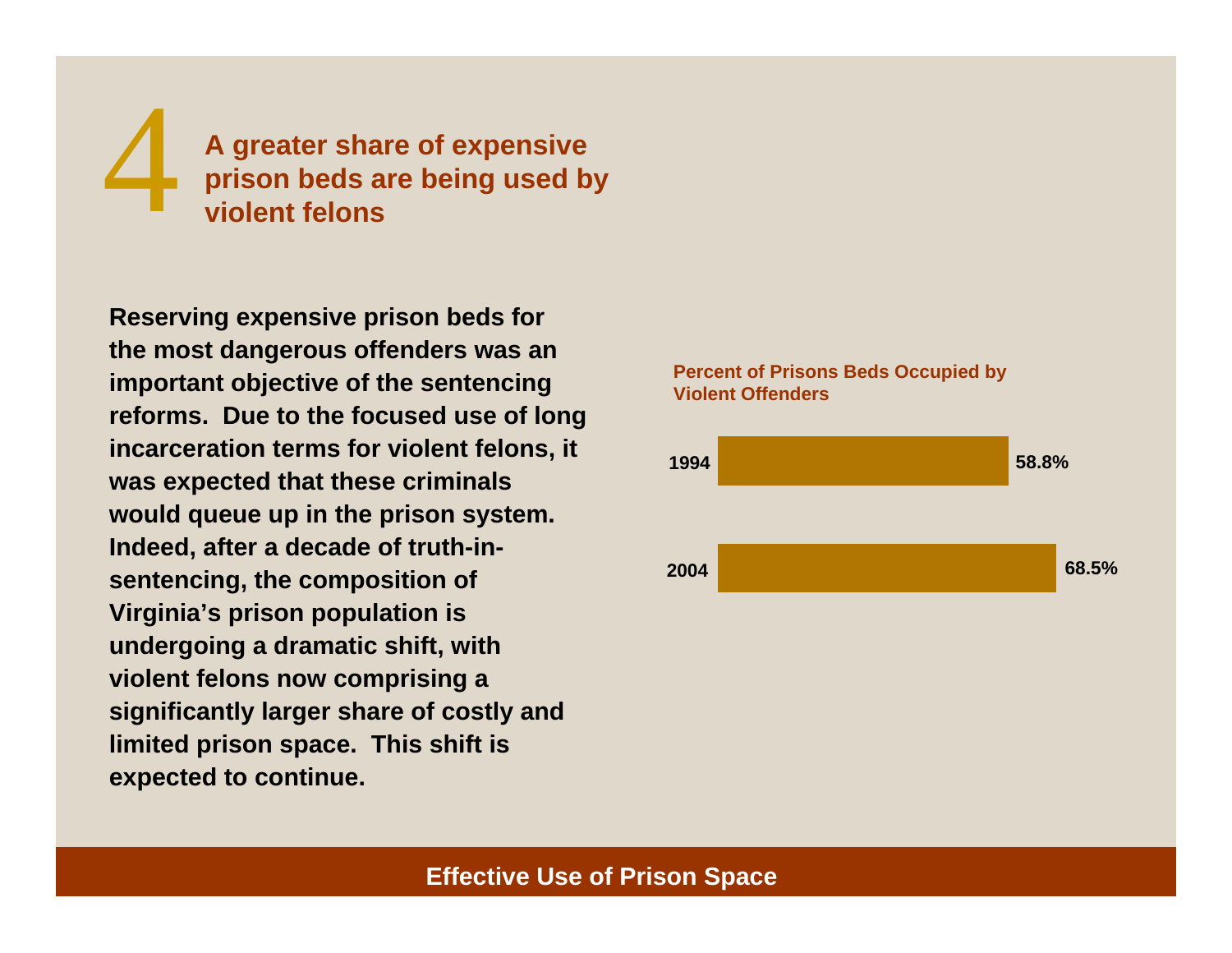5 **Many lower-risk felons are being punished through alternative sanctions in lieu of prison without compromising public safety** 

**Virginia's sentencing system is unique in that risk assessment, based on the predicted likelihood of future dangerousness, is integrated into the sentencing guidelines. Safely punishing lower-risk nonviolent felons through alternative sanctions is freeing up scarce prison beds to house the more dangerous offenders. According to the Vera Institute of Justice, the 26% drop in Virginia's crime rate has exceeded the decline in crime nationally. At the same time, Virginia's incarceration rate has grown just 6%, well below the national growth rate, indicating greater discipline and benefit in the use of expensive prison beds as sanctions.** 

#### **Change in Crime and Incarceration Rates, 1994 to 2000 – Virginia v. U.S.**



### **Risk Assessment Successful**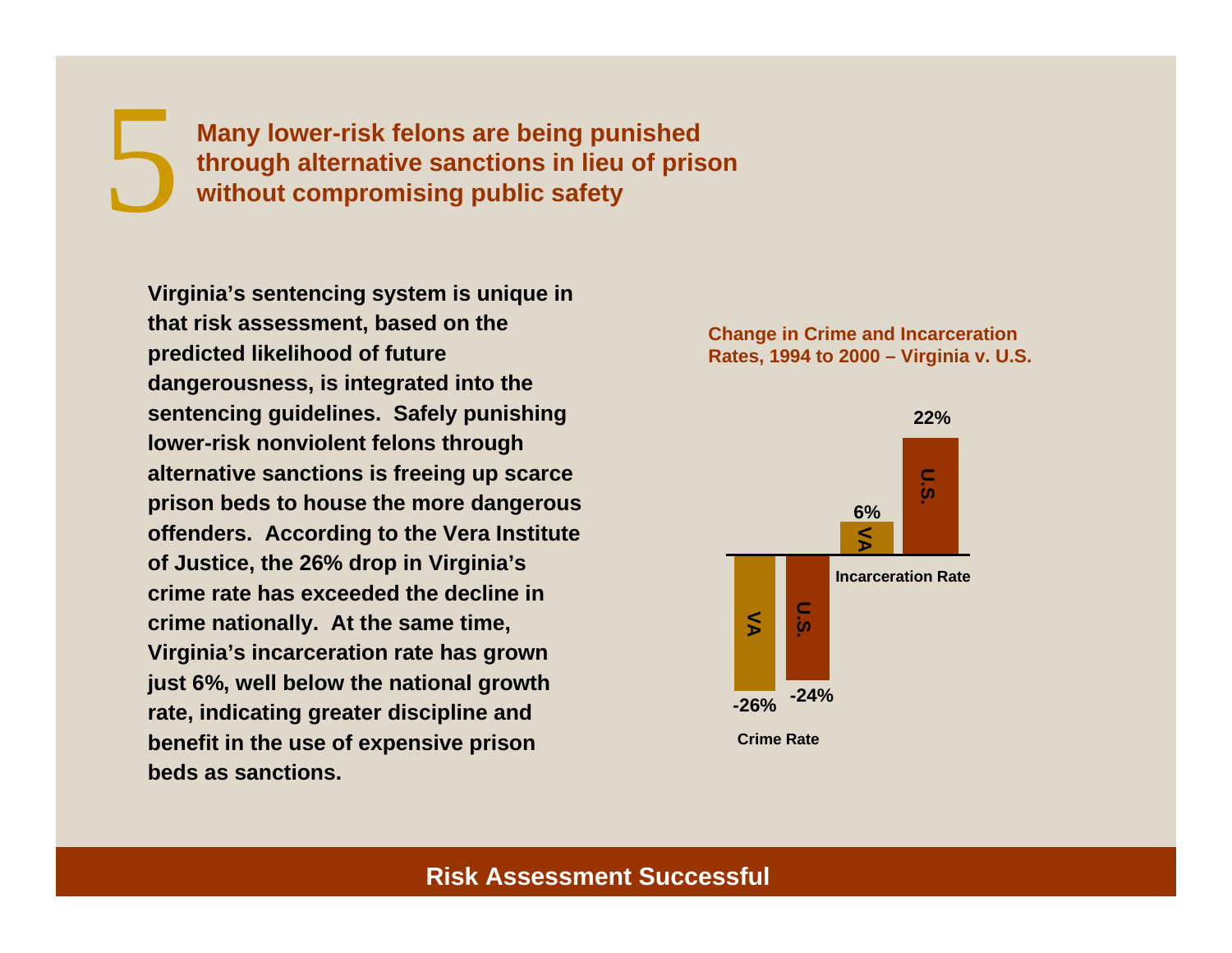# 6 **Prison population growth has slowed**

**Despite the unequivocal evidence that violent offenders are serving significant longer incarceration terms than those previously recorded, Virginia's prison population growth has stabilized and become more predictable and manageable. The prison population grew 154% in the decade immediately preceding the adoption of truth-insentencing. Since then, the prison population has grown a total of just 31%. Despite substantially longer prison stays for violent offenders, judicial use of risk assessment and alternative punishment options has brought out prison growth under control and made it more predictable.** 

#### **Prison Population Growth**



# **Prison Growth Slowed**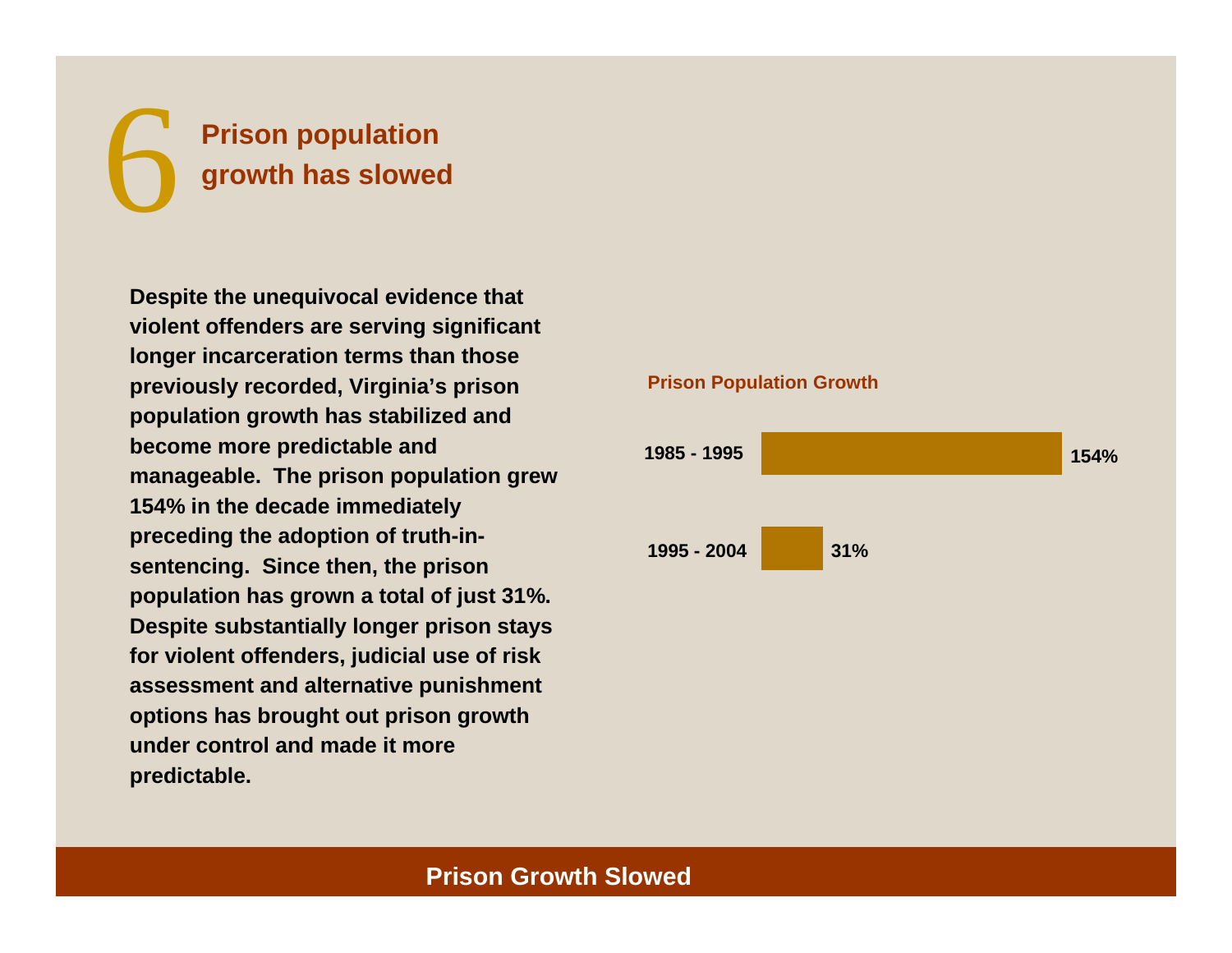# 7 **The overall crime rate has been declining**

**On the heels of rising crime rates in the late 1970s, crime in Virginia declined somewhat during the early 1980s. A distinctive turnaround began in 1986 and crime rates rose steeply into the early 1990s. Over the last decade, however, the crime rate has dropped. With the exception of a slight increase in 2001, the downturn is the longest sustained period of decline in the crime rate in more than 35 years. In 2002, the overall serious crime rate was lower than at any point since before 1970. Citizens of the Commonwealth are, today, safer from crime than a decade ago. Virginia's focused approach to sanctioning offenders has reserved scarce and expensive prison beds for the most dangerous offenders and promoted the use of less costly punishment options for less serious offenders – all while maintaining public safety.**





### **Lower Overall Crime Rate**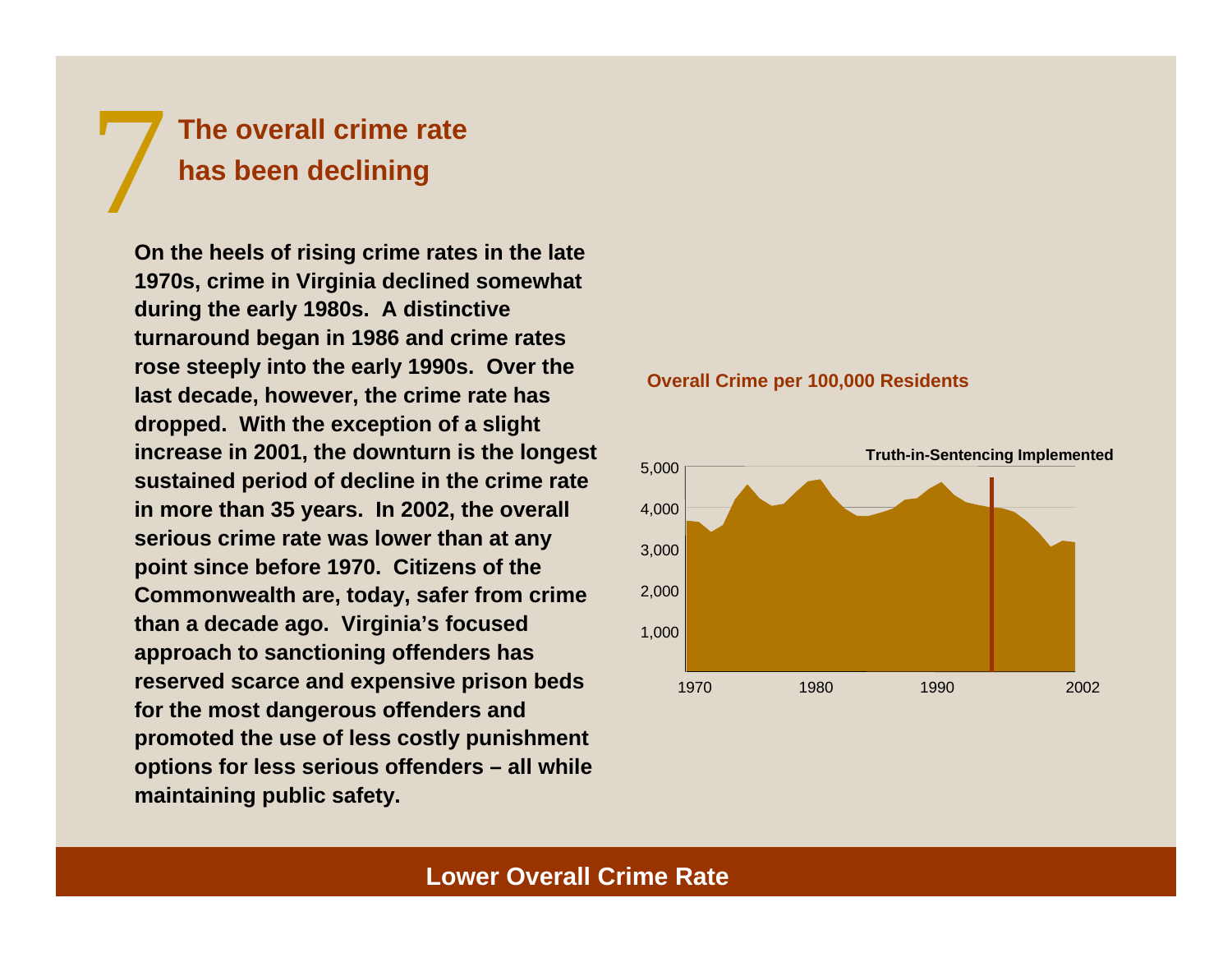

**After more than a decade of relative stability, beginning in the late 1980s the violent crime rategrew steeply. Over the past decade, violent crime has declined approximately 20%. Violent crime today is at its lowest since 1978. In 2003, the number of murders was 28% lower than the number in 1994. Similarly, robberies dropped 23%. During the same period, the number of serious assaults declined by 10% and forcible rapes reported in the Commonwealth had decreased by 8%. After ten years of truth-in-sentencing, fewer Virginians are victims of violent crime.** 



#### **Violent Crime per 100,000 Residents**

## **Violent Crime Down**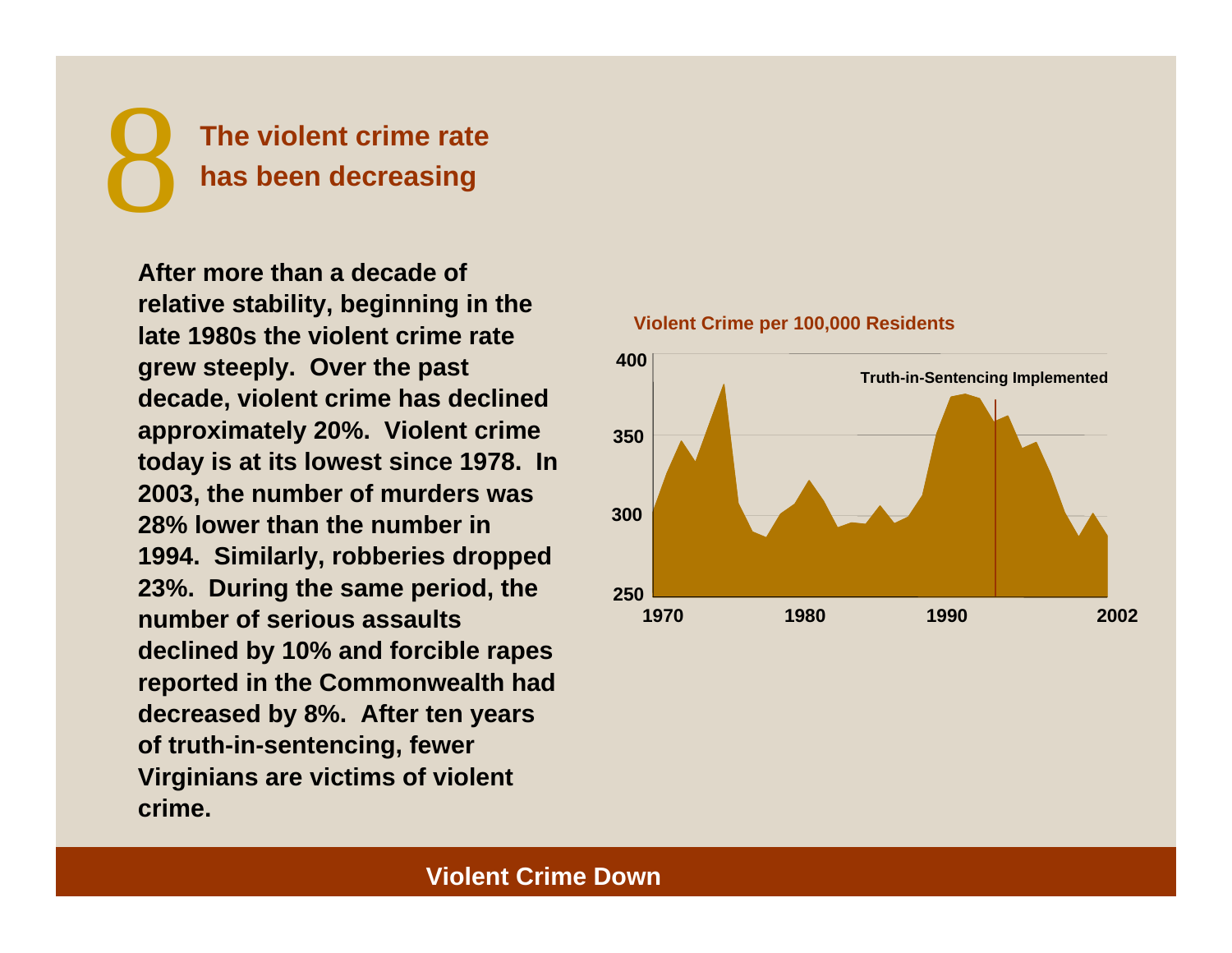# 9 **Judges comply with voluntary sentencing guidelines at a very high rate**

**Sentencing guidelines play a unique and critical role in ensuring the continuing success of the truth-in-sentencing reform. Judicial acceptance of the guidelines has been crucial in the successful transition from sentencing in a scheme based on parole and generous time off for good inmate conduct to a system in which felons must serve at least 85% of the court imposed jail or prison term. Judicial compliance with the guidelines was nearly 75% when first implemented and has climbed nearly every year over the past decade to its highest recorded level in 2004 – 81%. The impressive compliance rate surpasses that found in many other places with mandatory guidelines systems. The ongoing success of voluntary guidelines in Virginia reflects the confidence of the judiciary in these benchmarks.** 



#### **Guidelines Compliance Trend**

### **Sentencing Guidelines Successful**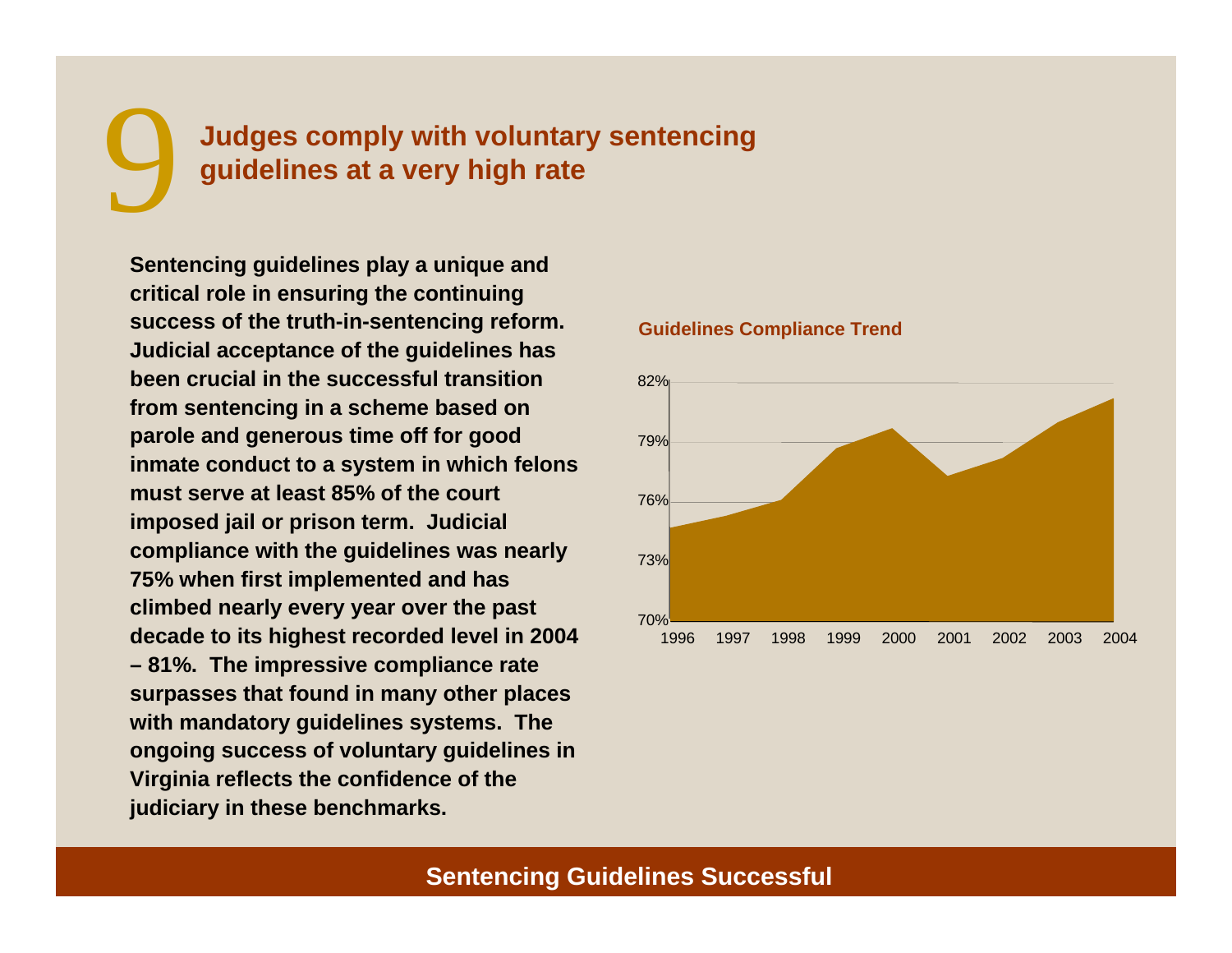# 10 **Unwarranted sentencing disparity has been significantly reduced**

**The voluntary sentencing guidelines have greatly alleviated unwarranted sentencing disparities across the Commonwealth. Prior to the adoption of the sentencing guidelines, approximately half of the variation in judicial sentences could be explained by factors unrelated to the nature of the crime or the felon's prior criminal record. Such non-guidelines factors included the identity of the judge, locality and the offender's race. Under the sentencing guidelines system in place today, a significantly larger share of the variation is now attributable to distinctions across crimes and criminals. Virginia's guidelines, despite their discretionary nature, serve to reduce disparity over the long term.** 



#### **Importance of Factors in Sentencing Decisions**

## **Sentencing Disparity Reduced**